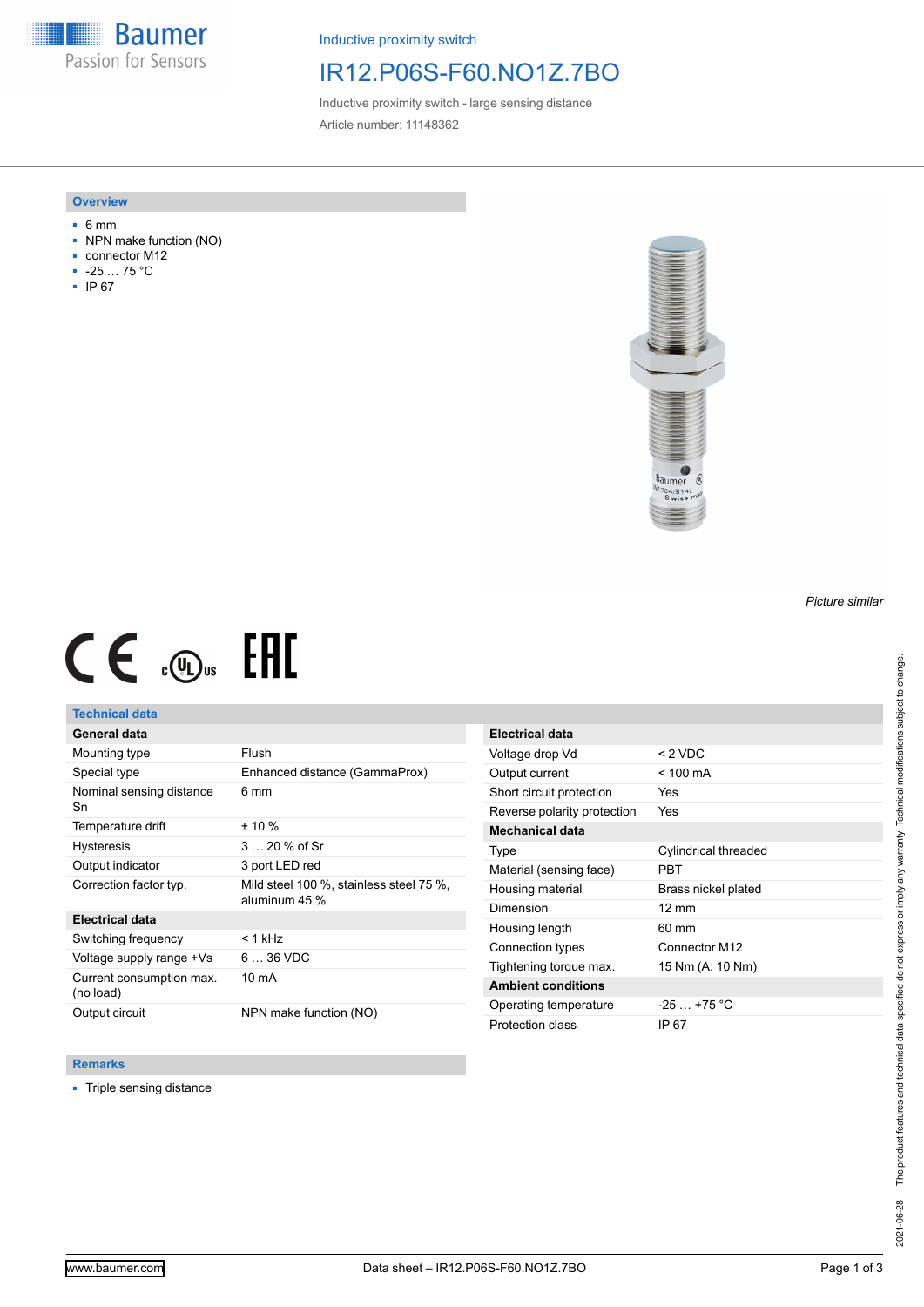

Inductive proximity switch

# IR12.P06S-F60.NO1Z.7BO

Inductive proximity switch - large sensing distance Article number: 11148362

### **Dimension drawing**





**Correction factors for different mounting situation (approx.)**



| Mounting material | Correction factor |
|-------------------|-------------------|
| Mild steel        | $100 \%$          |
| Stainless steel   | $100\%$           |
| Aluminum          | $100\%$           |



| Mounting material | Correction factor |
|-------------------|-------------------|
| Mild steel        | $100\%$           |
| Stainless steel   | 95%               |
| Aluminum          | 95%               |



| Mounting material | Correction factor |
|-------------------|-------------------|
| Mild steel        | not possible      |
| Stainless steel   | $95\%$            |
| Aluminum          | 80%               |